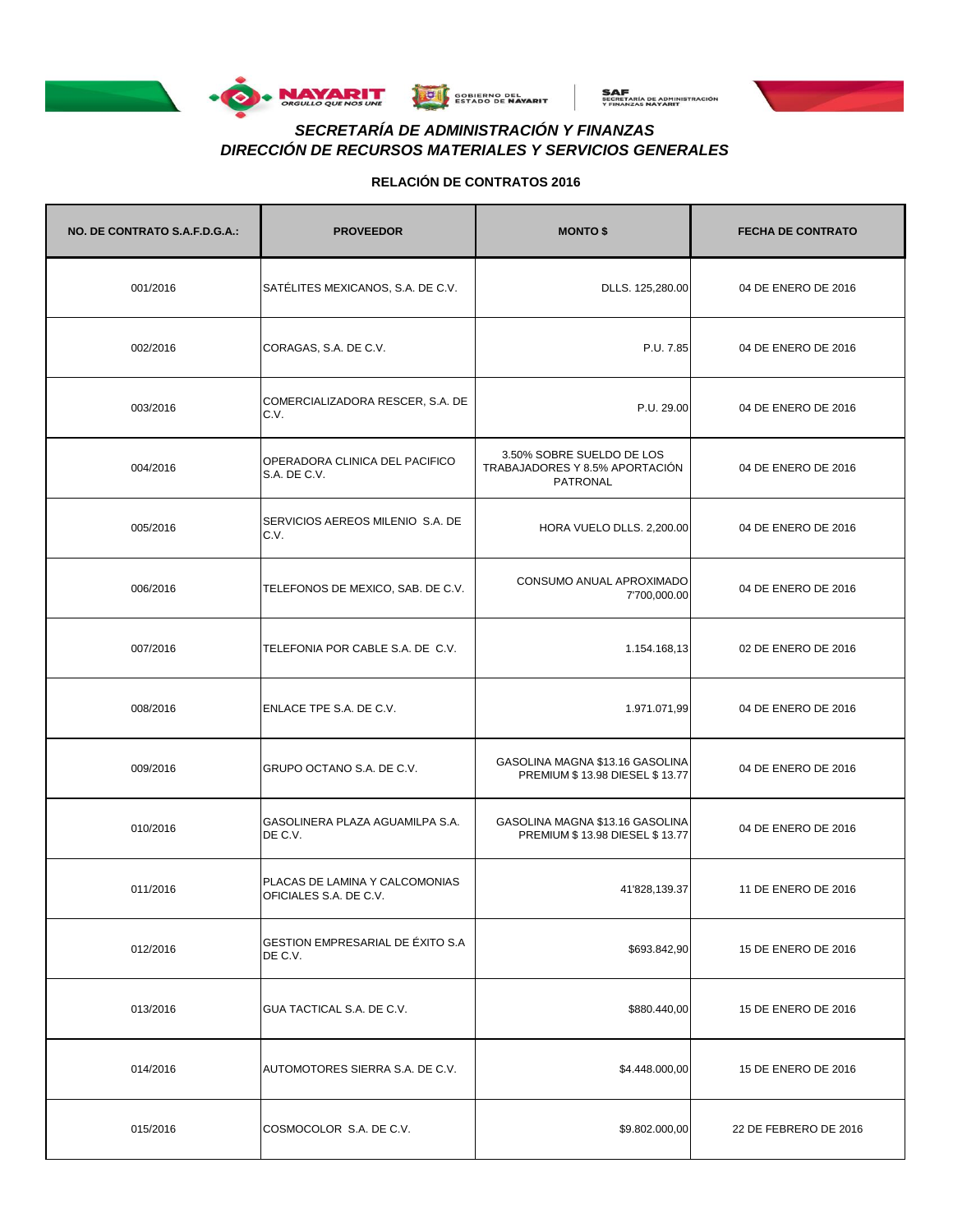





# *DIRECCIÓN DE RECURSOS MATERIALES Y SERVICIOS GENERALES SECRETARÍA DE ADMINISTRACIÓN Y FINANZAS*

| NO. DE CONTRATO S.A.F.D.G.A.: | <b>PROVEEDOR</b>                                | <b>MONTO \$</b> | <b>FECHA DE CONTRATO</b> |
|-------------------------------|-------------------------------------------------|-----------------|--------------------------|
| 016/2015                      | GRUPO OCTANO S.A. DE C.V.                       | \$380.000,00    | 22 DE FEBRERO DE 2016    |
| 017/2016                      | SOCOGAN S.A. DE C.V.                            | 39.157.650,00   | 28 DE MARZO DE 2016      |
| 018/2016                      | SK GRUPO COMERCIAL, S. DE R.L. DE<br>C.V.       | 1.330.000,00    | 18 DE MARZO DE 2016      |
| 019/2016                      | GASOLINERA PLAZA AGUAMILPA S.A.<br>DE C.V.      | \$267.754,18    | 30 DE MARZO DE 2016      |
| 020/2016                      | MORPHO S.A.S.                                   | \$647.563,55    | 31 DE MARZO DE 2016      |
| 021/2016                      | GRUPO OCTANO S.A. DE C.V.                       | \$57.074,61     | 09 DE ABRIL DE 2016      |
| 022/2016                      | AMADO GUSTAVO SANDOVAL<br><b>DELGADILLO</b>     | \$287.779,30    | 04 DE ABRIL DE 2016      |
| 023/2016                      | LEONOR CLAIRE LARA ESTRADA.                     | \$239.194,55    | 05 DE ABRIL DE 2016      |
| 024/2016                      | GASOLINERA PLAZA AGUAMILPA S.A.<br>DE C.V.      | 325.370,50      | 07 DE ABRIL DE 2016      |
| 025/2016                      | AVANCES TÉCNICOS EN INFORMATICA<br>S.A. DE C.V. | \$581.954,97    | 15 DE ABRIL DE 2016      |
| 026/2016                      | AMADO GUSTAVO SANDOVAL<br>DELGADILLO            | \$1.786.468,32  | 18 DE ABRIL DE 2016      |
| 027/2016                      | <b>FRANCISCO AGUILAR ROCHA</b>                  | \$290.000,00    | 18 DE ABRIL DE 2016      |
| 028/2016                      | TRALOGIC DE PUEBLA S.A. DE .C.V.                | \$81.673,24     | 18 DE ABRIL DE 2016      |
| 029/2016                      | OCTAVIO QUINTERO RAMOS                          | \$625.000,00    | 18 DE ABRIL DE 2016      |
| 030/2016                      | MARCELO RAMIREZ CERVANTES                       | \$625.000,00    | 18 DE ABRIL DE 2016      |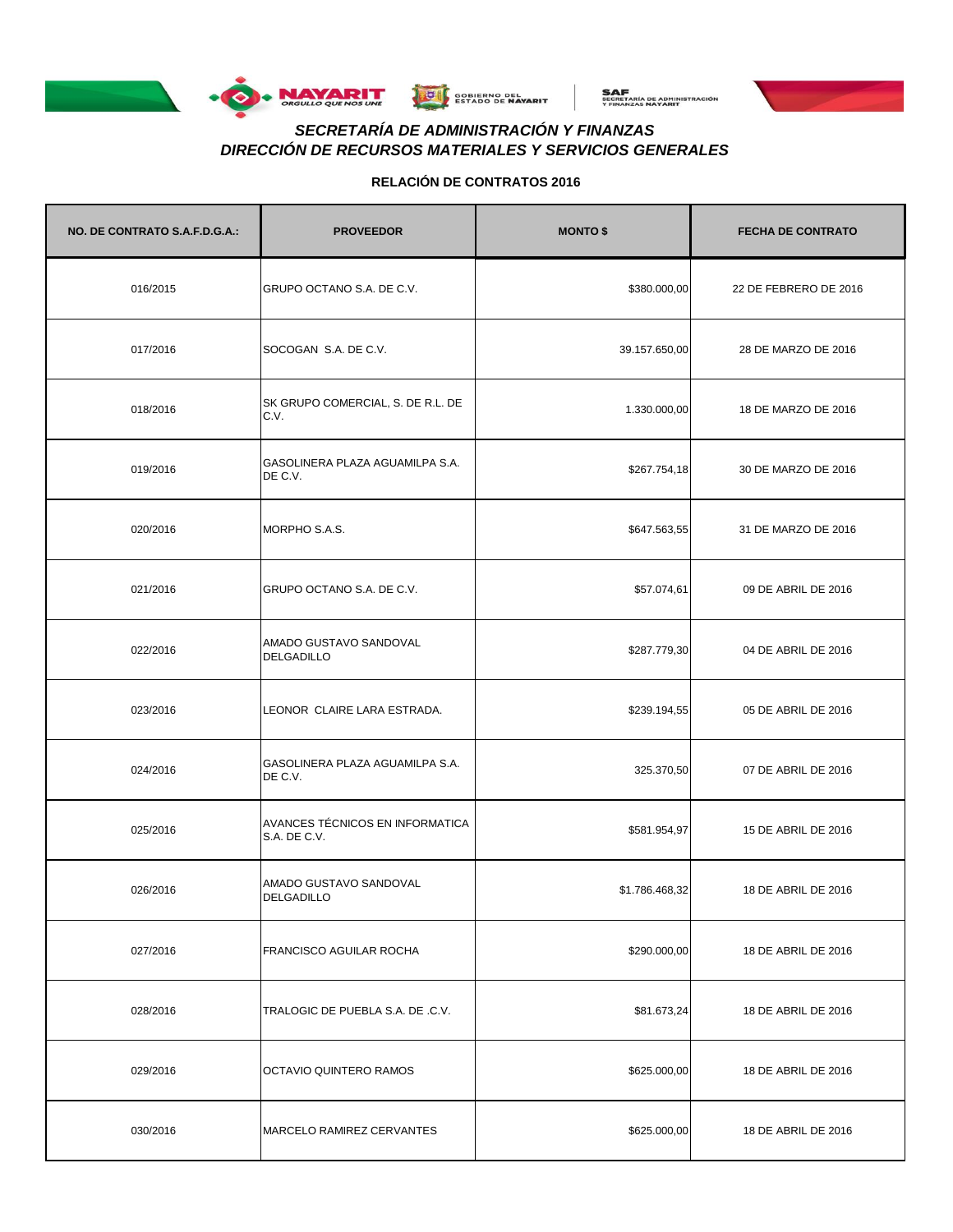





# *DIRECCIÓN DE RECURSOS MATERIALES Y SERVICIOS GENERALES SECRETARÍA DE ADMINISTRACIÓN Y FINANZAS*

| NO. DE CONTRATO S.A.F.D.G.A.: | <b>PROVEEDOR</b>                                                         | <b>MONTO \$</b> | <b>FECHA DE CONTRATO</b> |
|-------------------------------|--------------------------------------------------------------------------|-----------------|--------------------------|
| 031/2016                      | LEONOR CLAIRE LARA ESTRADA                                               | \$728.167,29    | 20 DE ABRIL DE 2016      |
| 032/2016                      | GRUPO INDUSTRIAL VIDA S.A. DE C.V.                                       | \$39.804.580,63 | 22 DE ABRIL DE 2016      |
| 033/2016                      | GENERAL DE SEGUROS SA.B.                                                 | 690.000,00      | 22 DE ABRIL DE 2016      |
| 034/2016                      | GRUPO OCTANO S.A. DE C.V.                                                | \$48.112,30     | 22 DE ABRIL DE 2016      |
| 035/2016                      | APOYO TOTAL DEL ZULA S.A. DE C.V.                                        | \$892.440,20    | 22 DE ABRIL DE 2016      |
| 036/2016                      | OSWALDO GARCIA MARTINEZ                                                  | \$620.513,02    | 22 DE ABRIL DE 2016      |
| 037/2016                      | GASOLINERA PLAZA AGUAMILPA S.A.<br>DE C.V.                               | \$37.800,00     | 25 DE ABRIL DE 2016      |
| 038/2016                      | RAMON ALFONSO SANTOS VARGAS                                              | \$707.432,67    | 26 DE ABRIL DE 2016      |
| 039/2016                      | GASOLINERA PLAZA AGUAMILPA S.A.<br>DE C.V.                               | \$309.375,50    | 27 DE ABRIL DE 2016      |
| 040/2016                      | LUIS ALBERTO MIRAMONTES<br><b>CARDENAS</b>                               | \$584.870,89    | 02 DE MAYO DE 2016       |
| 041/2016                      | <b>WARRIORS GROUP SERVICES &amp;</b><br>TECHNOLOGIES, S. DE R.L. DE C.V. | \$4.363.357,40  | 05 DE MAYO DE 2016       |
| 042/2016                      | GASOLINERA PLAZA AGUAMILPA S.A.<br>DE C.V.                               | 274.744,00      | 05 DE MAYO DE 2016       |
| 043/2016                      | MARISA MARTINEZ VILLASEÑOR                                               | \$1.159.202,62  | 05 DE MAYO DE 2016       |
| 044/2016                      | CRIME-LAB S.A. DE C.V.                                                   | \$4.999.600,00  | 09 DE MAYO DE 2016.      |
| 045/2016                      | CRIME-LAB S.A. DE C.V.                                                   | \$719.664,00    | 09 DE MAYO DE 2016.      |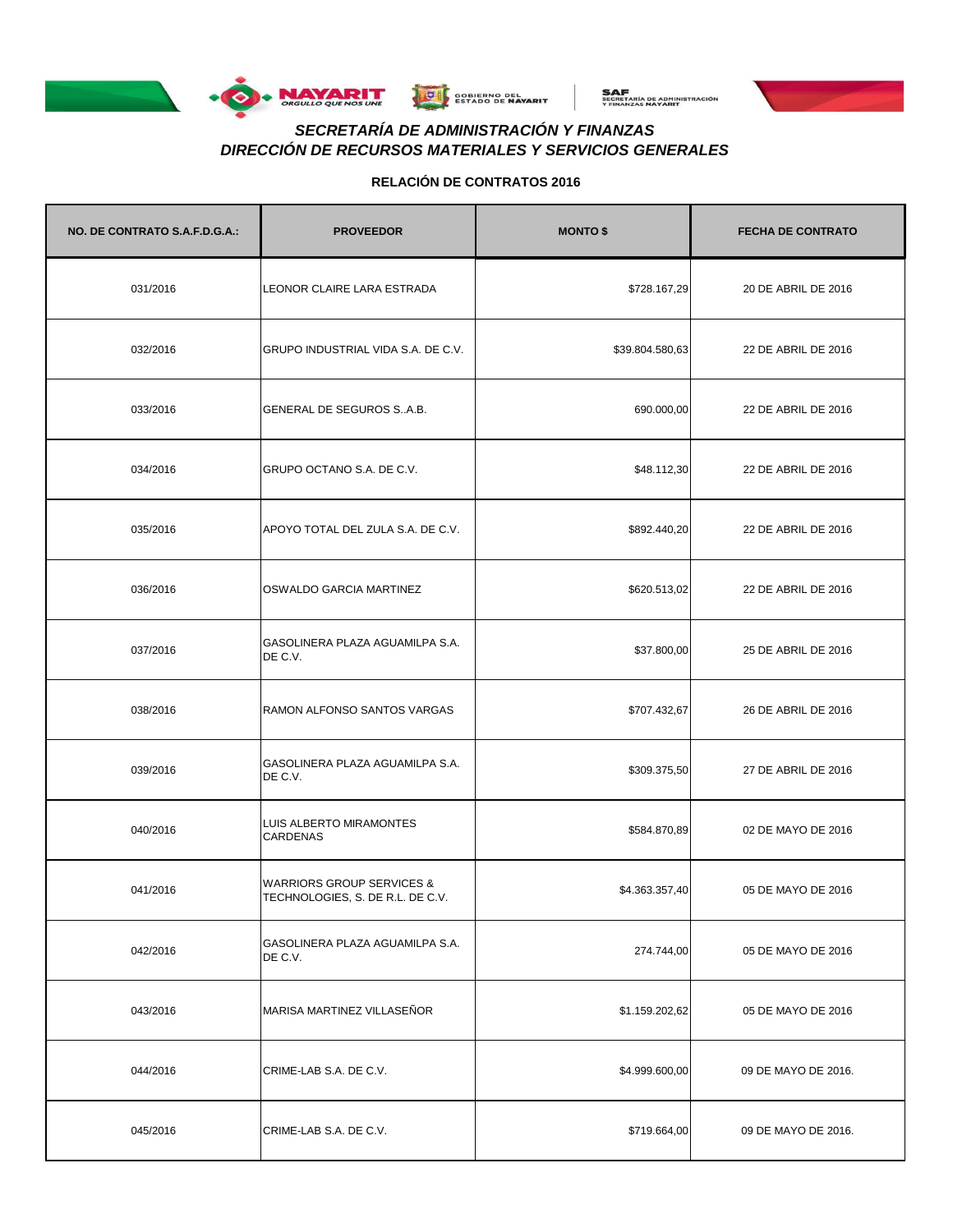





# *DIRECCIÓN DE RECURSOS MATERIALES Y SERVICIOS GENERALES SECRETARÍA DE ADMINISTRACIÓN Y FINANZAS*

| NO. DE CONTRATO S.A.F.D.G.A.: | <b>PROVEEDOR</b>                                          | <b>MONTO \$</b> | <b>FECHA DE CONTRATO</b>       |
|-------------------------------|-----------------------------------------------------------|-----------------|--------------------------------|
| 046/2016                      | PROVEEDORA DE INSUMOS Y<br>MAQUINARIA FORESTAL S, DE R.L. | \$528.134,67    | 09 DE MAYO DE 2016.            |
| 047/2016                      | CARLOS ROBERTO PARRA TORRES                               | 1.000.000,00    | 13 DE MAYO DE 2016             |
| 048/2016                      | VALERE CONSULTORES S.C.                                   | \$1.246.700,00  | 13 DE MAYO DE 2016             |
| 049/2016                      | CASSIDIAN MÉXICO S.A. DE C.V.                             | \$7.981.957,38  | 13 DE MAYO DE 2016             |
| 050/2016                      | AUTOMOTRIZ ISAAC ARMOR S.A. DE<br>C.V.                    | \$2.599.000,00  | 13 DE MAYO DE 2016             |
| 051/2016                      | OFFICE EXPRES, S. DE R.L. DE C.V.                         | \$1.095.738,68  | 16 DE MAYO DE 2016             |
| 052/2016                      | XTRM SYSTEMS MÉXICO, S.A. DE C.V.                         | \$7.163.991,80  | 17 DE MAYO DE 2016             |
| 053/2016                      | GASOLINERA PLAZA AGUAMILPA S.A.<br>DE C.V.                |                 | \$48.112,70 18 DE MAYO DE 2016 |
| 054/2016                      | INFORMATICA OPCYON, S.A. DE C.V.                          | \$994.698,84    | 19 DE MAYO DE 2016             |
| 055/2016                      | UNIÓN GANADERA REGIONAL DE<br>NAYARIT.                    | \$877.776,60    | 23 DE MAYO DE 2016             |
| 056/2016                      | IMPLEMENTOS GANADEROS EL<br>PASTIZAL S. DE R.L. DE C.V.   | 269.120,00      | 23 DE MAYO DE 2016             |
| 057/2016                      | FORRAJES BARAJAS, S.A. DE C.V.                            | 547.524,00      | 02 DE JUNIO DE 2016            |
| 058/2016                      | AMADO GUSTAVO SANDOVAL<br><b>DELGADILLO</b>               | \$13.510.842,42 | 26 DE MAYO DE 2016             |
| 059/2016                      | ANABEL ROSAS EVANGELISTA                                  | 999.966,40      | 26 DE MAYO DE 2016             |
| 060/2016                      | GASOLINERA PLAZA AGUAMILPA S.A.<br>DE C.V.                | \$57.074,61     | 27 DE MAYO DE 2016             |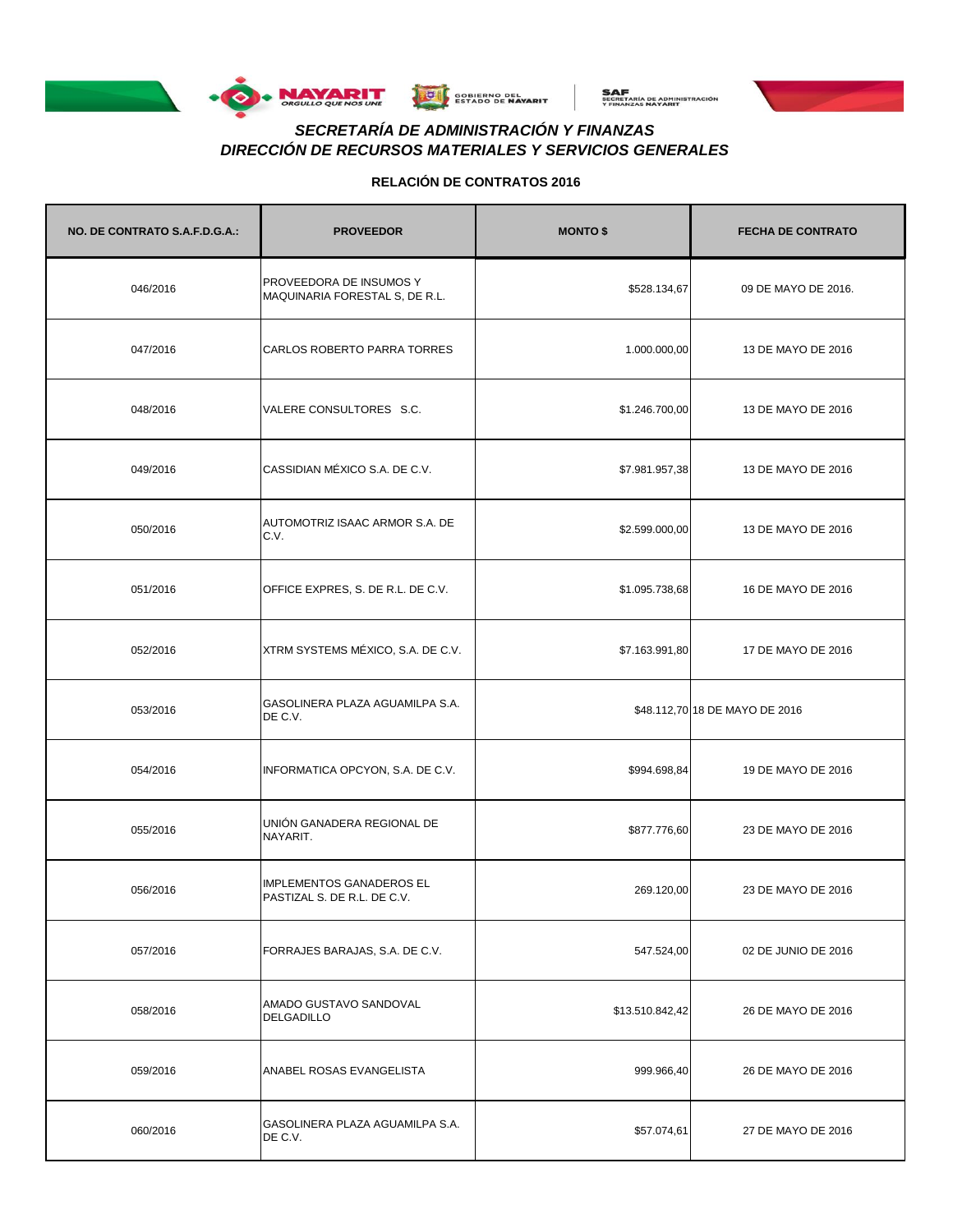





# *DIRECCIÓN DE RECURSOS MATERIALES Y SERVICIOS GENERALES SECRETARÍA DE ADMINISTRACIÓN Y FINANZAS*

| NO. DE CONTRATO S.A.F.D.G.A.: | <b>PROVEEDOR</b>                                               | <b>MONTO \$</b> | <b>FECHA DE CONTRATO</b> |
|-------------------------------|----------------------------------------------------------------|-----------------|--------------------------|
| 061/2016                      | AMADO GUSTAVO SANDOVAL<br><b>DELGADILLO</b>                    | \$791.276,57    | 01 DE JUNIO DE 2016      |
| 062/2016                      | GASOLINERA PLAZA AGUAMILPA S.A.<br>DE C.V.                     | \$220.949,00    | 06 DE JUNIO DE 2016      |
| 063/2016                      | ATAUDES METALICOS SAUCEDO S. DE<br>C.V.                        | \$2.282.852,16  | 01 DE JUNIO DE 2016      |
| 064/2016                      | LUIS OSVALDO CAMBERO NEGRETE                                   | \$272.325,56    | 13 DE JUNIO DE 2016      |
| 065/2016                      | SUPER CAMIONES Y AUTOS DE SILAO<br>S.A. DE C.V.                | \$4.635.000,00  | 21 DE JUNIO DE 2016      |
| 066/2016                      | CRIME-LAB S.A. DE C.V.                                         | \$1.037.852,00  | 21 DE JUNIO DE 2016      |
| 067/2016                      | ABAD COMPUTACIÓN S.A. DE C.V.                                  | \$373.165,04    | 27 DE JUNIO DE 2016      |
| 068/2016                      | AEROPLASA AUTOMOTRIZ S.A. DE C.V.                              | \$1.013.000,00  | 06 DE JULIO DE 2016      |
| 069/2016                      | CRIME-LAB S.A. DE C.V.                                         | \$6.239.002,00  | 06 DE JULIO DE 2016      |
| 070/2016                      | COMERCIALIZADORA RESCER, S.A. DE<br>C.V.                       | P.U. 29.00      | 01 DE JULIO DE 2016      |
| 071/2016                      | EXDEPOL S.A. DE C.V.                                           | \$2.100.999,71  | 01 DE JULIO DE 2016      |
| 072/2016                      | EXDEPOL S.A. DE C.V.                                           | \$9.836.997,32  | 01 DE JULIO DE 2016      |
| 073/2016                      | GENERAL DE SEGUROS SA.B.                                       | \$690.000,00    | 01 DE JULIO DE 2016      |
| 074/2016                      | VICTOR MANUEL LÓPEZ NUÑEZ /<br>CONSULTORES FISCALES ASOCIADOS. | \$1.400.000,00  | 15 DE JULIO DE 2016      |
| 075/2016                      | ASOCIACIÓN NAYARITA PARA LA<br><b>IGUALDAD S.C.</b>            | \$511.500,00    | 15 DE JULIO DE 2016      |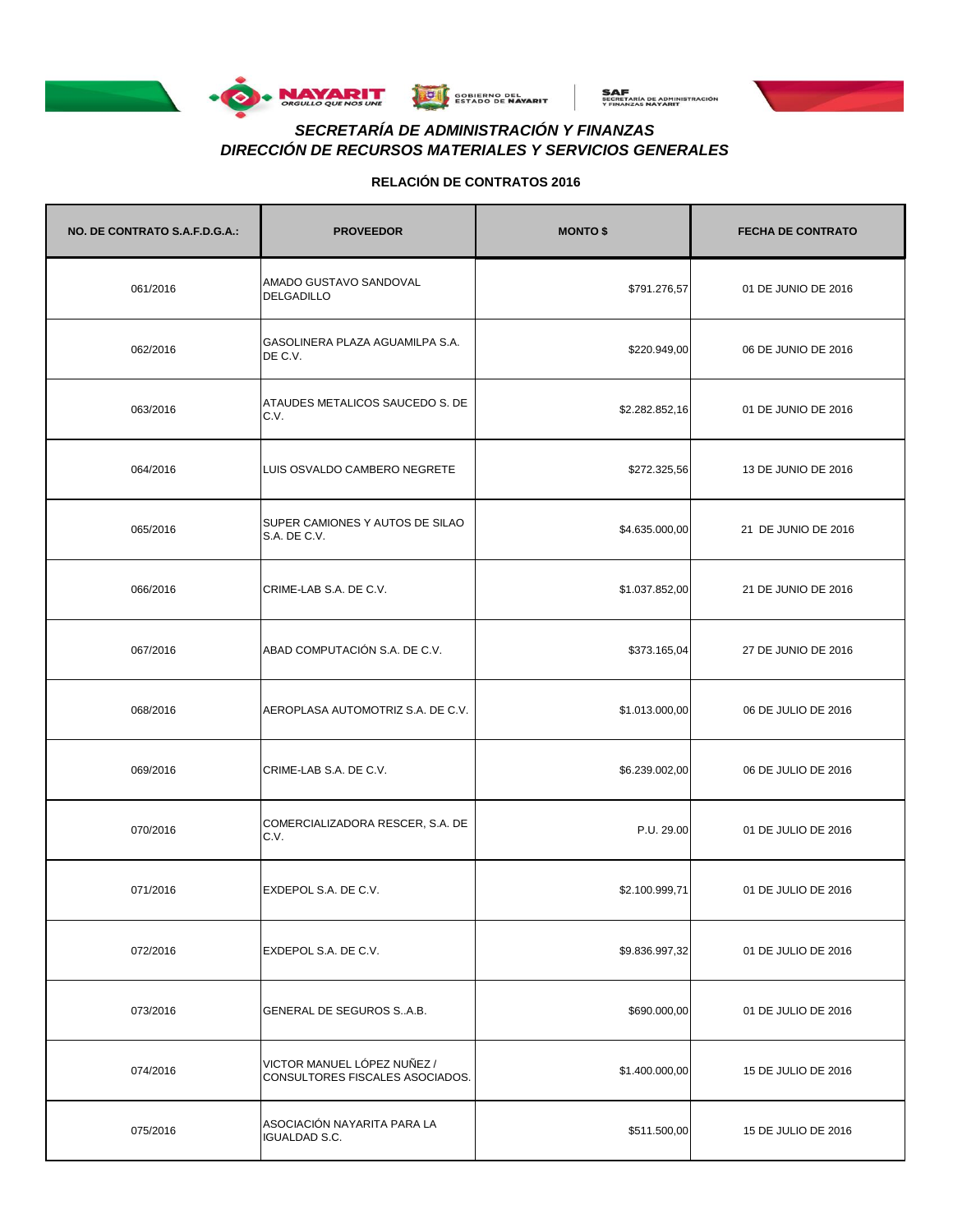





# *DIRECCIÓN DE RECURSOS MATERIALES Y SERVICIOS GENERALES SECRETARÍA DE ADMINISTRACIÓN Y FINANZAS*

| NO. DE CONTRATO S.A.F.D.G.A.: | <b>PROVEEDOR</b>                                                                                 | <b>MONTO \$</b>    | <b>FECHA DE CONTRATO</b> |
|-------------------------------|--------------------------------------------------------------------------------------------------|--------------------|--------------------------|
| 076/2016                      | CONSULTORA INTERDISCIPLINARIA<br>PARA LA INVESTIGACIÓN, EVALUACIÓN<br>Y CAPACITACIÓN CIIEC, S.C. | \$391.000,00       | 15 DE JULIO DE 2016      |
| 077/2016                      | ACCIONES PARA LA IGUALDAD S.C.                                                                   | \$2.681.159,97     | 15 DE JULIO DE 2016      |
| 078/2016                      | DERECHOS Y ACCIONES AFIRMATIVAS<br>PARA LA EQUIDAD, DERAFE, A.C.                                 | \$350.000,00       | 15 DE JULIO DE 2016      |
| 079/2016                      | CASSIDIAN MÉXICO S.A. DE C.V.                                                                    | \$4.962.811,76     | 25 DE JULIO DE 2016      |
| 080/2016                      | SUPER CAMIONES Y AUTOS DE SILAO<br>S.A. DE C.V.                                                  | \$12.685.400,00    | 28 DE JULIO DE 2016      |
| 081/2016                      | GASOLINERA PLAZA AGUAMILPA S.A.<br>DE C.V.                                                       | \$<br>57.074,61    | 29 DE JULIO DE 2016      |
| 082/2016                      | GASOLINERA PLAZA AGUAMILPA S.A.<br>DE C.V.                                                       | \$<br>439.119,50   | 29 DE JULIO DE 2016      |
| 083/2016                      | ABAD COMPUTACIÓN S.A. DE C.V.                                                                    | \$687.360,78       | 01 DE AGOSTO DE 2016     |
| 084/2016                      | <b>RAMON ADOLFO SANTOS VARGAS</b>                                                                | \$1.363.706,83     | 05 DE AGOSTO DE 2016     |
| 085/2016                      | LORENCINIA DEL CARMEN ESTRADA<br><b>FONSECA</b>                                                  | \$892.635,36       | 09 DE AGOSTO DE 2016     |
| 086/2016                      | AMADO GUSTAVO SANDOVAL<br><b>DELGADILLO</b>                                                      | \$1.345.595,36     | 09 DE AGOSTO DE 2016     |
| 087/2016                      | GUA TACTICAL S.A. DE C.V.                                                                        | \$7.553.224,00     | 09 DE AGOSTO DE 2016     |
| 088/2016                      | LORENCINIA DEL CARMEN ESTRADA<br><b>FONSECA</b>                                                  | \$2.262.621,32     | 29 DE AGOSTO DE 2016     |
| 089/2016                      | ROSALINA FLORES VERA                                                                             | \$<br>2.796.013,06 | 30 DE AGOSTO DE 2016     |
| 090/2016                      | EXDEPOL S.A. DE C.V.                                                                             | \$1.241.749,01     | 29 DE AGOSTO DE 2016     |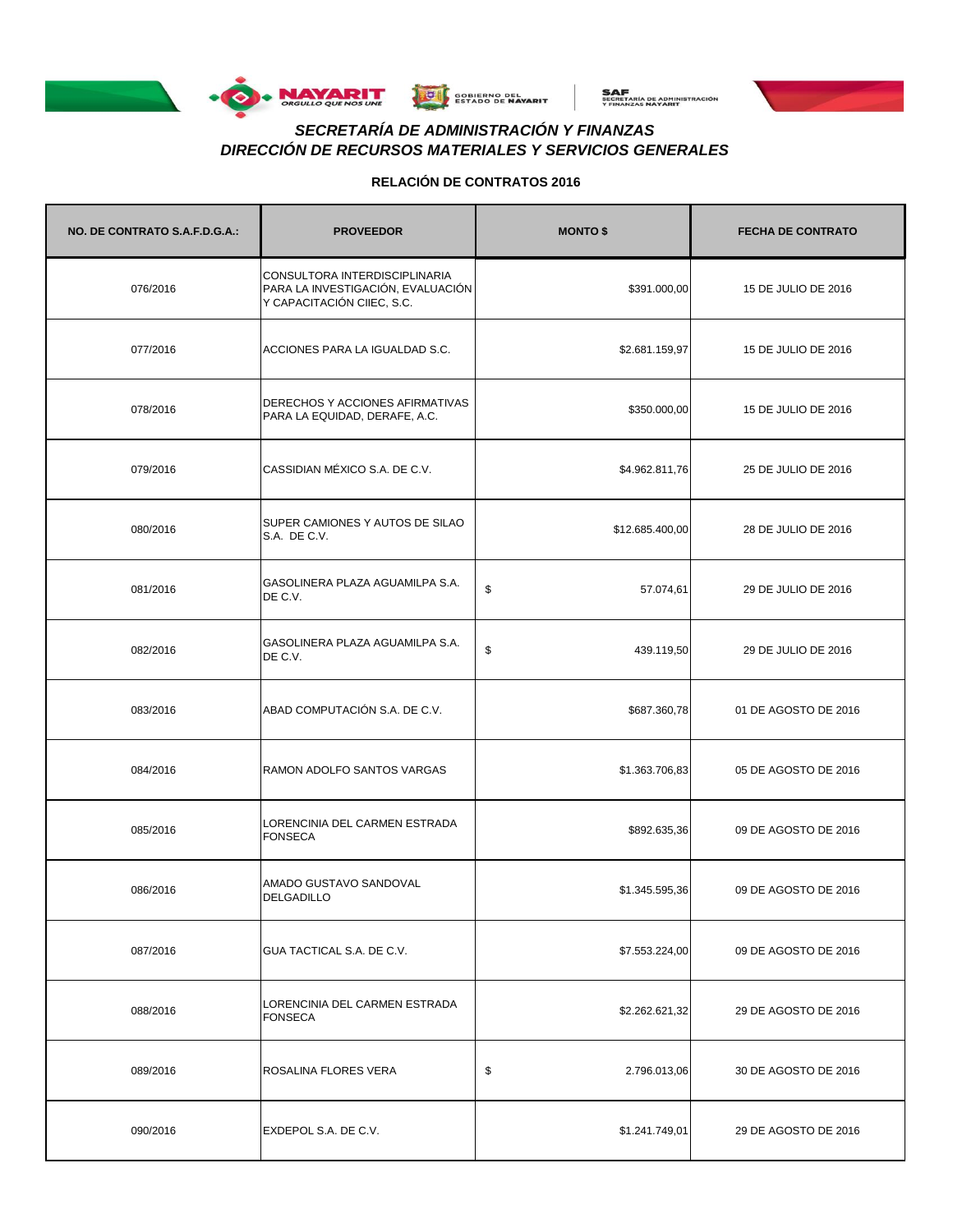





# *DIRECCIÓN DE RECURSOS MATERIALES Y SERVICIOS GENERALES SECRETARÍA DE ADMINISTRACIÓN Y FINANZAS*

| NO. DE CONTRATO S.A.F.D.G.A.: | <b>PROVEEDOR</b>                                               | <b>MONTO \$</b> | <b>FECHA DE CONTRATO</b> |
|-------------------------------|----------------------------------------------------------------|-----------------|--------------------------|
| 091/2016                      | INSTITUTO DE CAPACITACIÓN Y<br>DESARROLLO LINIR, A.C.          | \$1.259.999,76  | 01 DE SEPT. DE 2016      |
| 092/2016                      | CASSIDIAN MÉXICO, S.A. DE C.V.                                 | \$1.155.969,00  | 07 DE SEPT. DE 2016      |
| 093/2016                      | <b>ENEC ESTRATEGIA DE NEGOCIOS Y</b><br>COMERCIO, S.A. DE C.V. | \$1.102.000,00  | 12 DE SEPT. DE 2016      |
| 094/2016                      | RICARDO BURGARA ULLOA                                          | \$730.800,00    | 12 DE SEPT. DE 2016      |
| 095/2016                      | ABRAHAM GÓMEZ BASULTO                                          | \$1.999.995,67  | 12 DE SEPT. DE 2016      |
| 096/2016                      | ATAYDE ENTERTAINMENT GROUP, S.A.<br>DE C.V.                    | \$6.898.286,79  | 12 DE SEPT. DE 2016      |
| 097/2016                      | TRANSFORMACIÓN VIVA, S.A. DE C.V.                              | \$1.981.500,00  | 19 DE SEPT. DE 2016      |
| 098/2016                      | ABAD COMPUTACIÓN S.A. DE C.V.                                  | \$1.758.500,09  | 19 DE SEPT. DE 2016      |
| 099/2016                      | ANGEL AYALA ARRIAGA                                            | \$620.394,10    | 19 DE SEPT. DE 2016      |
| 100/2016                      | ACCIONES PARA LA IGUALDAD, S.C.                                | \$643.727,99    | 19 DE SEPT. DE 2016      |
| 101/2016                      | AGROSOLUCIÓN DE NAYARIT, S. DE<br>R.L. DE C.V.                 | \$660.000,00    | 19 DE SEPT. DE 2016      |
| 102/2016                      | SALOMÉ OVALLE MARTÍNEZ                                         | \$1.599.118,00  | 22 DESEPT. DE 2016       |
| 103/2016                      | <b>CONSTRUCCIONES PESADAS DEL</b><br>PACÍFICO, S. A.DE. C.V.   | \$696.133,40    | 23 DE SEPT. DE 2016      |
| 104/2016                      | AUTOMOTORES SIERRA, S.A. DE C.V.                               | \$1.106.419,99  | 30 DE SEPT. DE 2016      |
| 105/2016                      | SYDEC EQUIPOS INDUSTRIALES, S.A.<br>DE C.V.                    | \$76.003,21     | 07 DE OCT. DE 2016       |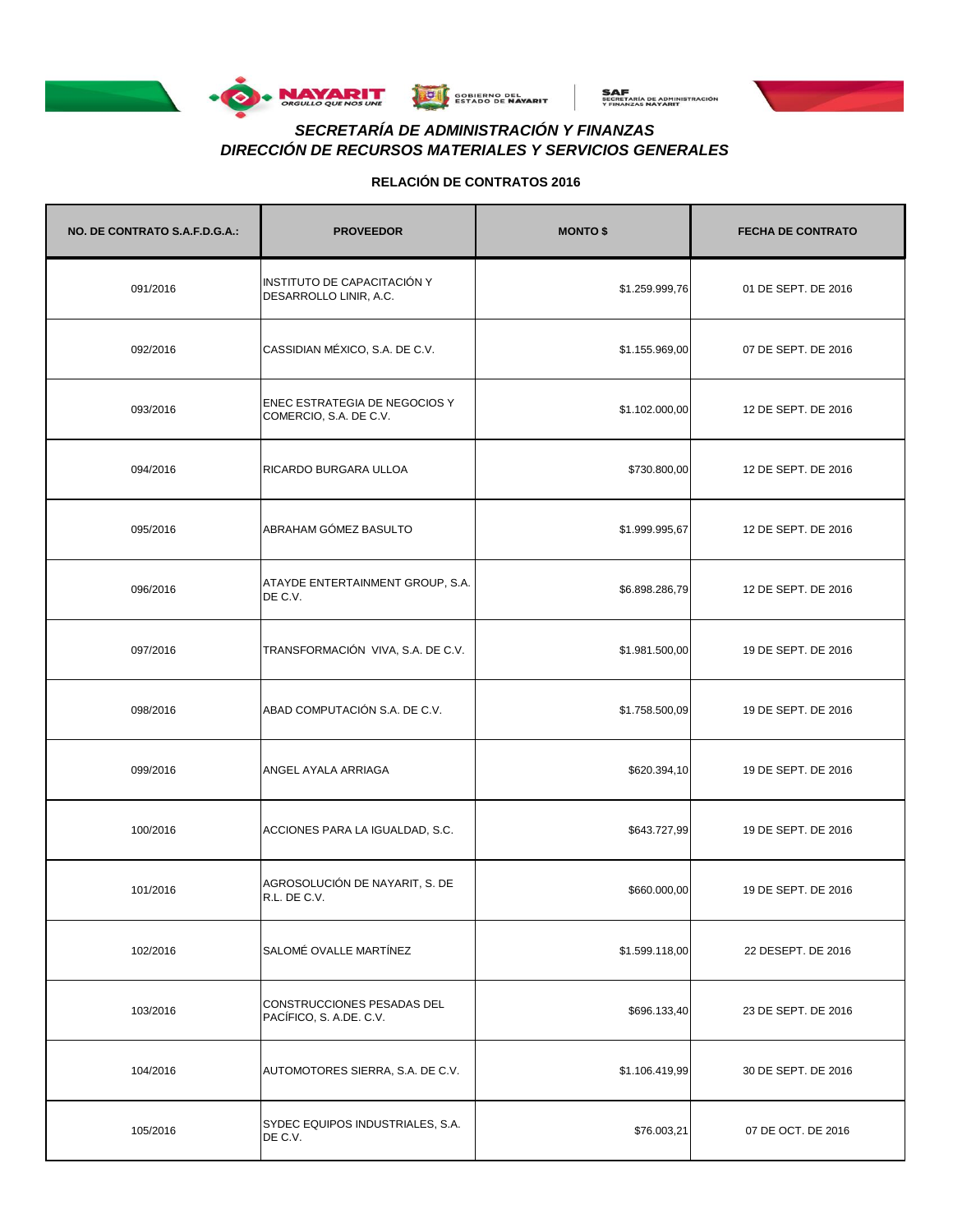





## *DIRECCIÓN DE RECURSOS MATERIALES Y SERVICIOS GENERALES SECRETARÍA DE ADMINISTRACIÓN Y FINANZAS*

| NO. DE CONTRATO S.A.F.D.G.A.: | <b>PROVEEDOR</b>                                 | <b>MONTO \$</b> | <b>FECHA DE CONTRATO</b> |
|-------------------------------|--------------------------------------------------|-----------------|--------------------------|
| 106/2016                      | PROTOQUIMA, S.A. DE C.V.                         | \$134.186,09    | 07 DE OCT. DE 2016       |
| 107/2016                      | TERESA MADRIGAL FIQUEROA<br>CARRANZA             | \$829.098,75    | 12 DE OCT. DE 2016       |
| 108/2016                      | SERVICIOS PROFESIONALES CAPELA,<br>S.A. DE C.V.  | \$899.999,99    | 12 DE OCT. DE 2016       |
| 109/2016                      | JOSÉ FABIÁN RAMOS NUÑO                           | \$584.975,00    | 12 DE OCT. DE 2016       |
| 110/2016                      | TOMÁS CASILLAS ALCANTAR                          | \$749.998,29    | 12 DE OCT. DE 2016       |
| 111/2016                      | ASESORÍA Y CAPACITACIÓN CEPHIUS.<br>S.A. DE C.V. | \$1.099.249,64  | 12 DE OCT. DE 2016       |
| 112/2016                      | WIXARICA GRÁFICA, S.A. DE C.V.                   | \$300.000,00    | 12 DE OCT. DE 2016       |
| 113/2016                      | ALICA AUTOMOTRIZ, S.A. DE C.V.                   | \$2.127.600,00  | 31 DE OCT. DE 2016       |
| 114/2016                      | COSMOCOLOR, S.A. DE C.V.                         | \$2.940.521,40  | 31 DE OCT. DE 2016       |
| 115/2016                      | ANGEL AYALA ARRIAGA                              | \$59.995,28     | 31 DE OCT. DE 2016       |
| 116/2016                      | ABAD COMPUTACIÓN S.A. DE C.V.                    | \$264.239,90    | 31 DE OCT. DE 2016       |
| 117/2016                      | NANCY GISELA MEDINA VARGAS                       | \$610.000,00    | 31 DE OCT. DE 2016       |
| 118/2016                      | GASOLINERA PLAZA AGUAMILPA, S.A.<br>DE C.V.      | \$385.651,14    | 07 DE NIOV. DE 2016      |
| 119/2016                      | PROTOQUIMA, S.A. DE C.V.                         | \$305.507,47    | 08 DE NIOV. DE 2016      |
| 120/2016                      | COMERCIALIZADORA DAFERDI, S.A. DE<br>C.V.        | \$53.248,00     | 08 DE NIOV. DE 2016      |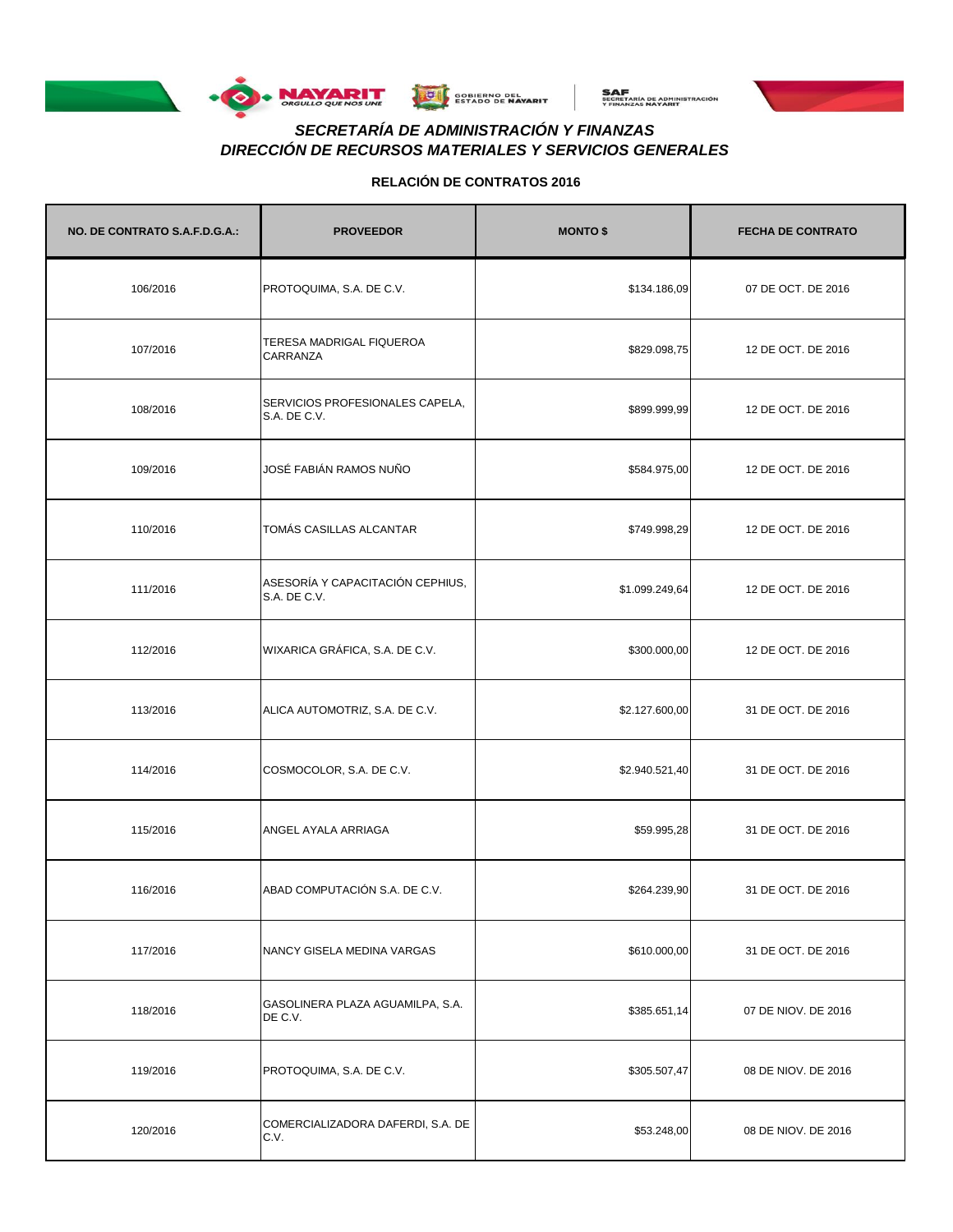





# *DIRECCIÓN DE RECURSOS MATERIALES Y SERVICIOS GENERALES SECRETARÍA DE ADMINISTRACIÓN Y FINANZAS*

| NO. DE CONTRATO S.A.F.D.G.A.: | <b>PROVEEDOR</b>                                                      | <b>MONTO \$</b> | <b>FECHA DE CONTRATO</b> |
|-------------------------------|-----------------------------------------------------------------------|-----------------|--------------------------|
| 121/2016                      | CORBELIA, S. DE R.L. DE C.V.                                          | \$426.210,00    | 08 DE NIOV. DE 2016      |
| 122/2016                      | CORBELIA, S. DE R.L. DE C.V.                                          | \$243.810,00    | 08 DE NIOV. DE 2016      |
| 123/2016                      | ORQUESTA INFANTIL JUVENIL<br>GUADALAJARA, AC.                         | \$715.000,00    | 08 DE NOVIEMBRE DE 2016  |
| 124/2016                      | THE AWARDS STORE MÉXICO, S.A. DE<br>C.V.                              | \$298.212,80    | 08 DE NOVIEMBRE DE 2016  |
| 125/2016                      | MÓNICA JUDITH RAMÍREZ CASTILLO                                        | \$1.330.380,00  | 08 DE NOVIEMBRE DE 2016  |
| 126/2016                      | ADMINISTRACIÓN DE RECURSOS<br>EMPRESARIALES ALS SAPI, S.A. DE<br>C.V. | \$2.252.000,00  | 08 DE NOVIEMBRE DE 2016  |
| 127/2016                      | CORREOS DE MÉXICO                                                     | \$299.997,00    | 08 DE NOVIEMBRE DE 2016  |
| 128/2016                      | LUIS JAIME SALAZAR IBARRA                                             | \$896.100,00    | 08 DE NOVIEMBRE DE 2016  |
| 129/2016                      | ABAD COMPUTACIÓN S.A. DE C.V.                                         | \$241.929,41    | 16 DE NOV. DE 2016       |
| 130/2016                      | INFORMATICA OPCYON, S.A. DE C.V.                                      | \$136.880,00    | 06 DE NOV. DE 2016       |
| 131/2016                      | ACCIONES PARA LA IGUALDAD, S.C.                                       | \$818.988,14    | 16 DE NOV. DE 2016       |
| 132/2016                      | DERECHOS Y ACCONES AFIRMATIVAS<br>PARA LA EQUIDAD, DERAFE, A.C.       | \$348.000,00    | 16 DE NOV. DE 2016       |
| 133/2016                      | ASOCIACIÓN PSICOANALÍTICA DE<br>ORIENTACIÓN LACANIANA, A.C.           | \$184.000,00    | 16 DE NOV. DE 2016       |
| 134/2016                      | KOSMOS SCIENTIFIC DE MÉXICO, S.A.<br>DE C.V.                          | \$649.868,15    | 16 DE NOV. DE 2016       |
| 135/2016                      | VICRETO, S.A. DE C.V.                                                 | \$3.394.596,65  | 22 DE NOV. DE 2016       |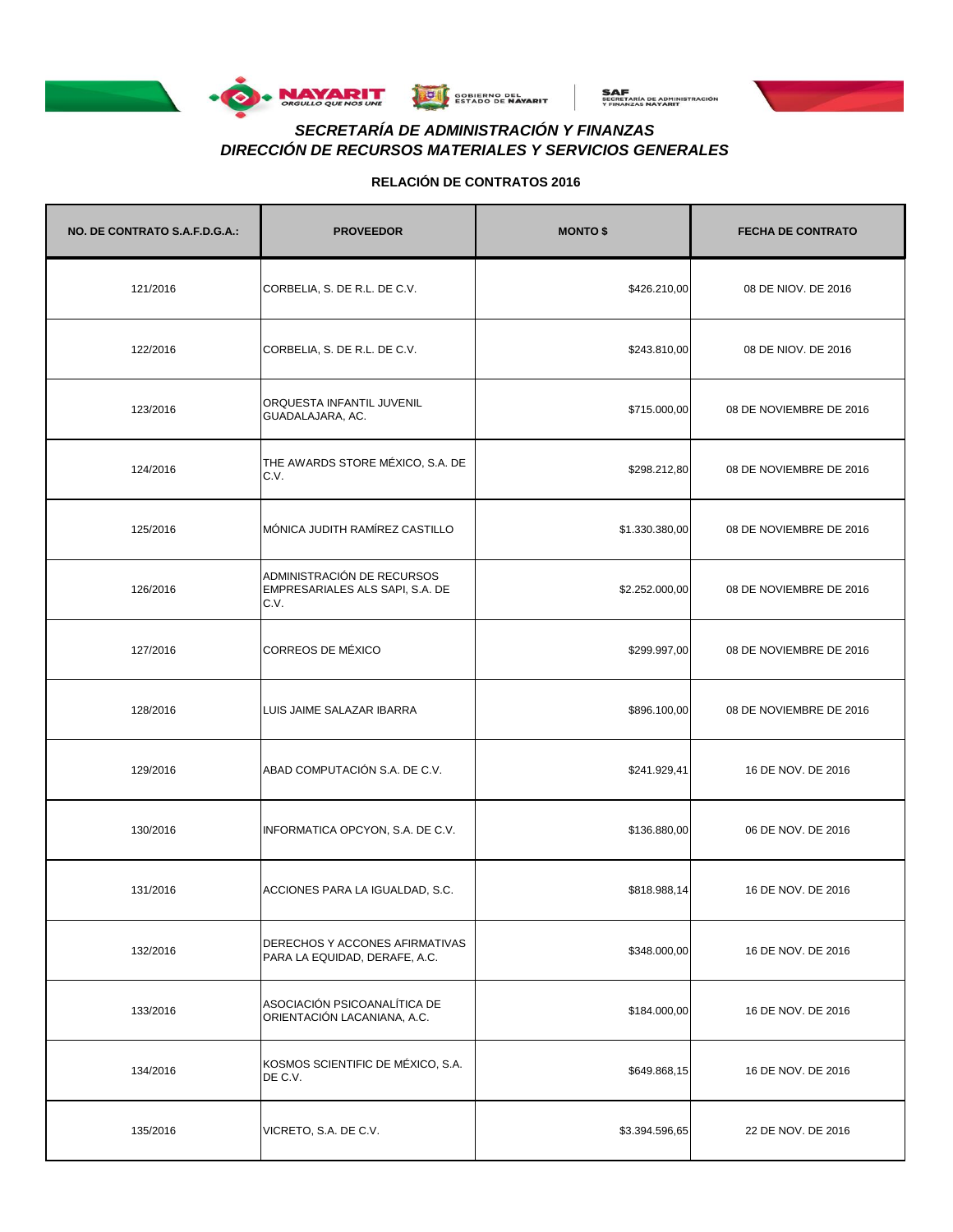





# *DIRECCIÓN DE RECURSOS MATERIALES Y SERVICIOS GENERALES SECRETARÍA DE ADMINISTRACIÓN Y FINANZAS*

| NO. DE CONTRATO S.A.F.D.G.A.: | <b>PROVEEDOR</b>                                                          | <b>MONTO \$</b> | <b>FECHA DE CONTRATO</b> |
|-------------------------------|---------------------------------------------------------------------------|-----------------|--------------------------|
| 136/2016                      | GASOLINERA PLAZA AGUAMILPA, S.A.<br>DE C.V.                               | \$98.683,42     | 22 DE NOV. DE 2016       |
| 137/2016                      | ABAD COMPUTACIÓN S.A. DE C.V.                                             | \$377.604,37    | 22 DE NOV. DE 2016       |
| 138/2016                      | AUTOMOTORES SIERRA S.A. DE C.V.                                           | \$247.156,00    | 22 DE NOV. DE 2016       |
| 139/2016                      | AUTOMOTORES SIERRA S.A. DE C.V.                                           | \$423.892,00    | 22 DE NOV. DE 2016       |
| 140/2016                      | RAMÓN ADOLFO SÁNTOS VARGAS                                                | \$14.098.799,26 | 29 DE NOV. DE 2016       |
| 141/2016                      | MARÍA DE LOS ÁNGELES CORTEZ<br>SÁNCHEZ                                    | \$1.129.759,96  | 29 DE NOV. DE 2016       |
| 142/2016                      | J. JESÚS PULIDO RODRÍGUEZ                                                 | \$600.000,00    | 29 DE NOV. DE 2016       |
| 143/2016                      | GRUPO BANSISA, S.A DE C.V.                                                | \$283.200,00    | 02 DE DIC. DE 2016       |
| 144/2016                      | CASSIDIAN MÉXICO, S.A. DE C.V.                                            | \$4.520.522,32  | 05 DE DIC. DE 2016       |
| 145/2016                      | CONSULTORÍA INTEGRAL EN<br>SISTEMAS Y TELECOMUNICACIONES,<br>S.A. DE C.V. | 3.193.639,13    | 09 DE DICIEMBRE DE 2016  |
| 146/2016                      | PLASENCIA DE NAYARIT, S.A. DE C.V.                                        | 495.000,00      | 24 DE NOVIEMBRE DE 2016  |
| 147/2016                      | ANGEL AYALA ARRIAGA                                                       | 419.989,60      | 13 DE DICIEMBRE DE 2016  |
| 148/2016                      | SERVICIOS PROFESIONALES CAPELA,<br>S.A. DE C.V.                           | 104.000,00      | 09 DE DICIEMBRE DE 2016  |
| 149/2016                      | SUVEN, S.A. DE C.V.                                                       | 1.444.050,00    | 09 DE DICIEMBRE DE 2016  |
| 150/2016                      | JUDITH CORINA ORTIZ JIMÉNEZ                                               | 3.186.892,94    | 16 DE DICIEMBRE DE 2016  |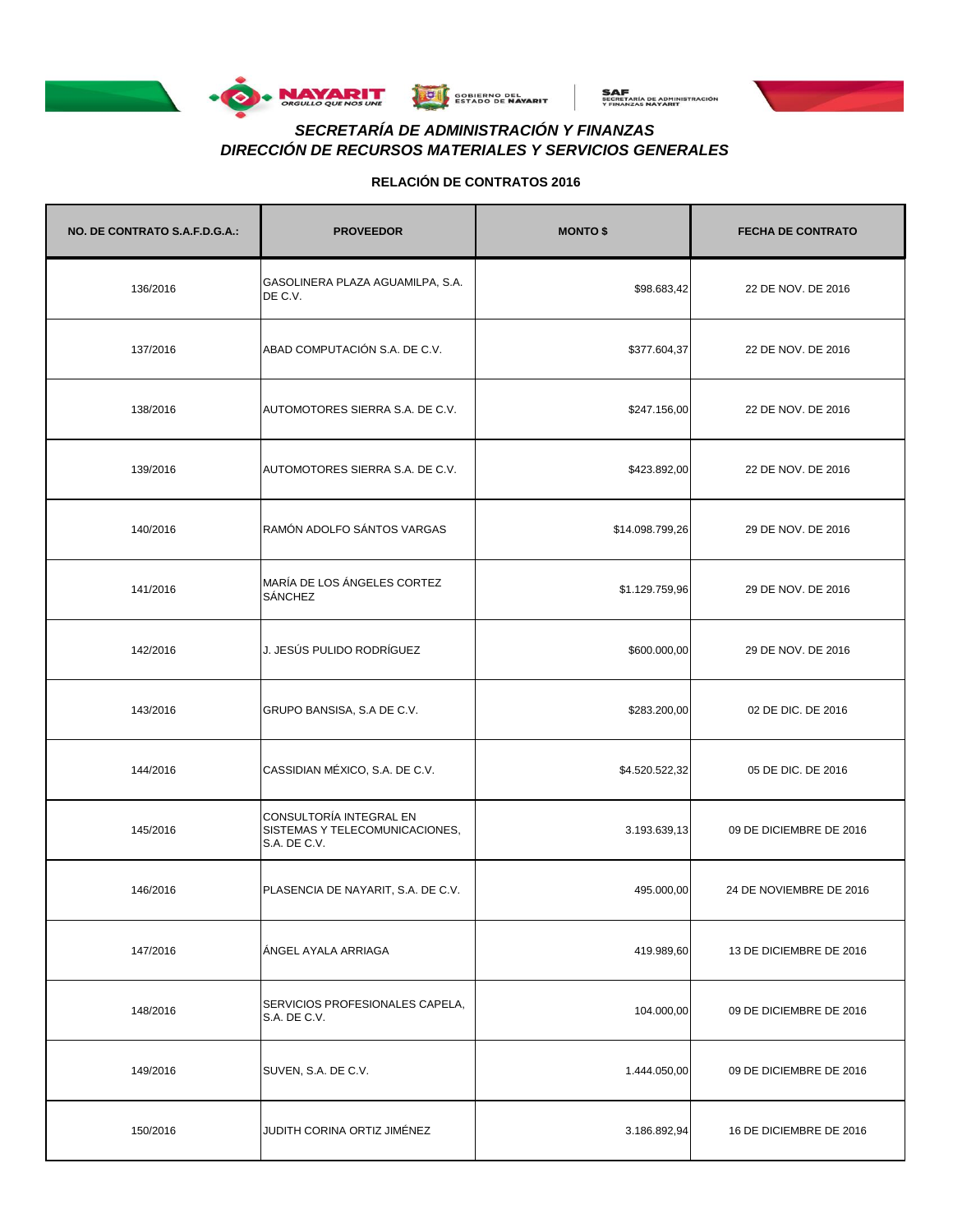





# *DIRECCIÓN DE RECURSOS MATERIALES Y SERVICIOS GENERALES SECRETARÍA DE ADMINISTRACIÓN Y FINANZAS*

| NO. DE CONTRATO S.A.F.D.G.A.: | <b>PROVEEDOR</b>                                         | <b>MONTO \$</b>  | <b>FECHA DE CONTRATO</b> |
|-------------------------------|----------------------------------------------------------|------------------|--------------------------|
| 151/2016                      | GRUPO BANSISA, S.A DE C.V.                               | 5.335.961,72     | 09 DE DICIEMBRE DE 2016  |
| 152/2016                      | FORMAS INTELIGENTES, S.A. DE C.V.                        | 10.909.800,00    | 19 DE DICIEMBRE DE 2016  |
| 153/2016                      | PLACAS DE LAMINA Y CALCOMONIAS<br>OFICIALES S.A. DE C.V. | 12.500.762,04    | 20 DE DICIEMBRE DE 2016  |
| 154/2016                      | CONNECTING DE NAYARIT, S.A. DE C.V.                      | 1.636.900,00     | 14 DE DICIEMBRE DE 2016  |
| 155/2016                      | CORAGAS, S.A. DE C.V.                                    | P.U. 6.26        | 27 DE DICIEMBRE DE 2016  |
| 156/2016                      | JUAN MANUEL MIRAMONTES ARTEAGA                           | 55.698,11        | 27 DE DICIEMBRE DE 2016  |
| 157/2016                      | ORTIZ INTERNACIONAL, S.A. DE C.V.                        | 1.129.248,40     | 27 DE DICIEMBRE DE 2016  |
| 158/2016                      | TECNO LÓGICA MEXICANA, S.A. DE C.V.                      | 853.064,00       | 27 DE DICIEMBRE DE 2016  |
| 159/2016                      | BTL LABORATORIOS DE TECNOLOGÍA,<br>S.A. DE C.V.          | 972.681,95       | 27 DE DICIEMBRE DE 2016  |
| 160/2016                      | TECNO LÓGICA MEXICANA, S.A. DE C.V.                      | 4.911.309,89     | 27 DE DICIEMBRE DE 2016  |
| 161/2016                      | SATÉLITES MEXICANOS, S.A. DE C.V.                        | DLLS. 125,280.00 | 27 DE DICIEMBRE DE 2016  |
| 162/2016                      | INFORMATICA OPCYON, S.A. DE C.V.                         | 169.810,08       | 27 DE DICIEMBRE DE 2016  |
| 163/2016                      | SUPER CAMIONES Y AUTOS DE SILAO,<br>S.A. DE C.V.         | 6.246.351,76     | 27 DE DICIEMBRE DE 2016  |
| 164/2016                      | VELCO URBANIZACIONES, S. DE R.L.<br>DE C.V.              | 649.957,23       | 29 DE DICIEMBRE DE 2016  |
| 165/2016                      | DICIMEX, S.A. DE C.V.                                    | DLLS.102,846.18  | 29 DE DICIEMBRE DE 2016  |